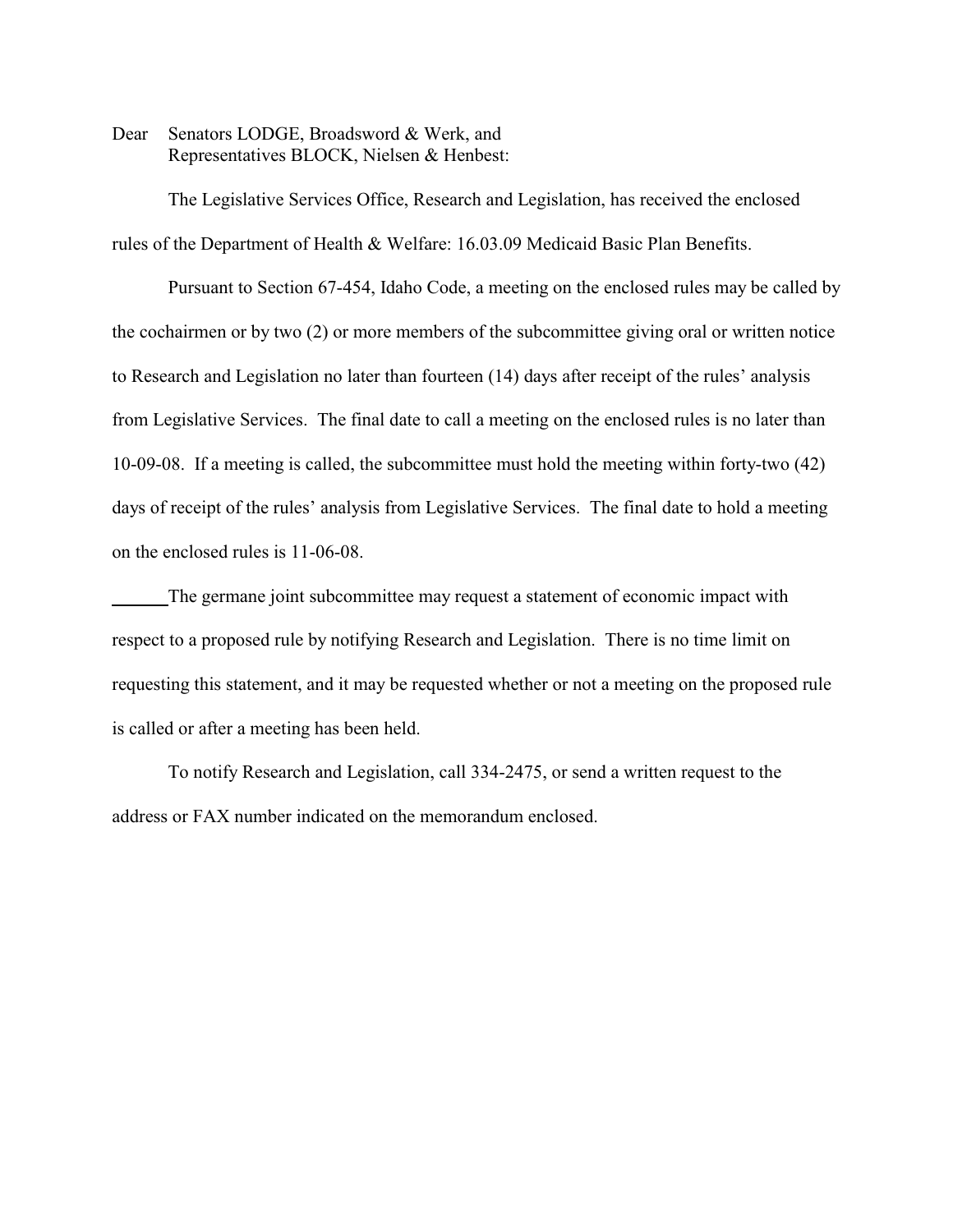### **MEMORANDUM**

| TO:             | Rules Review Subcommittee of the Senate Health & Welfare Committee and the<br>House Health & Welfare Committee                          |
|-----------------|-----------------------------------------------------------------------------------------------------------------------------------------|
| <b>FROM:</b>    | Research & Legislation Staff - Paige Alan Parker                                                                                        |
| DATE:           | September 22, 2008                                                                                                                      |
| <b>SUBJECT:</b> | Department of Health and Welfare - IDAPA 16.03.09 - Medicaid Basic Plan<br>Benefits (Docket No. 16-0309-0801) (Proposed and Temporary)) |

By this Proposed and Temporary Rule docket, the Department of Health and Welfare amends IDAPA 16.03.09 (Docket No. 16-0309-0801)(hereinafter "temporary and proposed rule"). The Governor's justifications for the temporary rule are changes to state law and conferring a benefit to individuals who have a substance abuse problem. The temporary rule became effective on July 1, 2008.

The Department states that the temporary and proposed rule is in response to the determination by the Office of Drug Policy that substance abuse is a major problem in Idaho and the appropriation of a medical assistance program for treatment of substance abuse by the 2008 Legislature. The temporary and proposed rule is stated to provide the criteria for eligibility, covered treatment services and limitations for services to be provided to an eligible Medicaid participant under the Medicaid Basic plan.

According to the Department, the temporary and proposed rule is authorized pursuant to sections 56-202(b), 56-203, 56-209l, 56-250 through 56-257 and 56-1003, Idaho Code. Section 56-202(b), Idaho Code, provides the Department with general and broad rule making authority. Section 56-203, Idaho Code, provides the Department with various powers, including to cooperate with the federal government in carrying out the purposes of any federal acts pertaining to public assistance or welfare services, to define persons entitled to medical assistance in such terms as will meet requirements for federal participation in medical assistance payments and to determine the amount, duration and scope of care and services to be purchased as medical assistance on behalf of needy eligible individuals. Section 56-209l, Idaho Code, requires the Department to refer for appropriate evaluation and provide for community-based and genderspecific treatment of any applicant or participant who, in the reasonable suspicion of the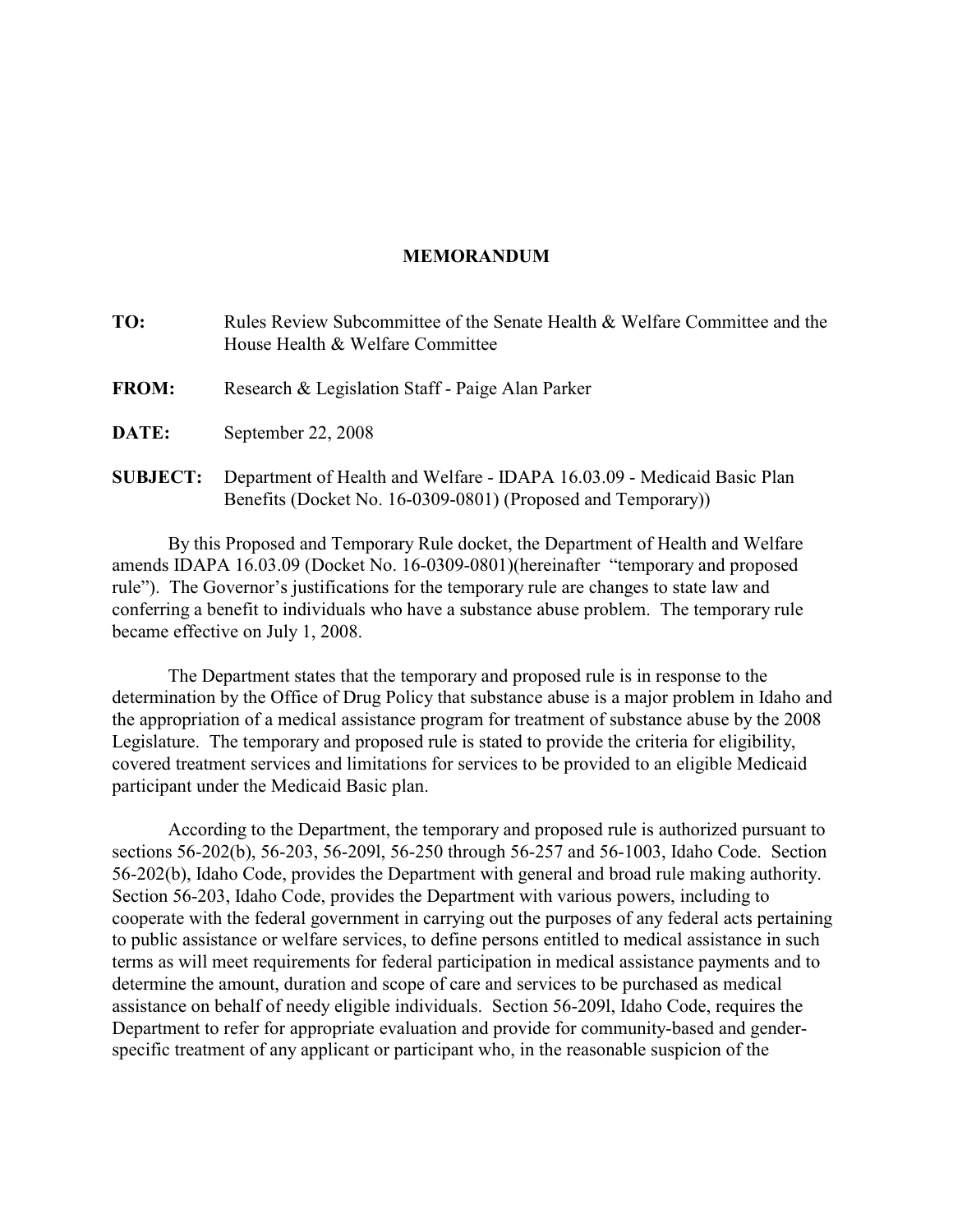Department, is engaged in substance abuse. This section also states that Temporary Assistance to Families in Idaho (TAFI) benefits may be denied for refusal to cooperate or who engages in substance abuse following treatment.

Sections 56-250 through 56-257, Idaho Code, are part of the Idaho Medicaid Simplification Act, adopted by the Legislature in 2006. Pursuant to section 56-253(8), Idaho Code, the Department's Director is given the authority to promulgate rules consistent with the Act. Section 56-1003, Idaho Code, provides the Director with numerous powers and duties, including the authority to adopt rules for the general supervision of the promotion and protection of the life, health and mental health of the people of Idaho.

According to the Department, no fee or charge is imposed by the temporary and proposed rule. The Department states that the state's matching funds fiscal impact for the Substance Abuse Treatment and Prevention is \$963,600, as appropriated by the 2008 Legislature. The Department does not state whether the temporary and proposed rule will have any continuing impact on the General Fund.

According to the Department, negotiated rulemaking was not conducted because the changes are required by state law and confer a benefit. The Department states that a public hearing is scheduled in Boise on October 14, 2008. All written comments must be delivered to the Department on or before October 22, 2008.

## **ANALYSIS**

The temporary and proposed rule adds substance abuse treatment providers to the list of providers subject to criminal history checks and references new section 694 of the rule for the specific requirements. Section 009.04.e. Section 694 of the temporary and proposed rule provides for provider qualifications and duties and requires agency staff providing services to participants to have a criminal history background check pursuant to IDAPA 16.05.06, "Criminal History and Background Checks." Section 694.03.

Added to "Covered Services Under Basis Plan Benefits," section 399, by the temporary and proposed rule are the substance abuse treatment services described in new sections 690 through 699 of the temporary and proposed rule. The referenced new substance abuse treatment services sections (sections 690 through 696) provide for definitions, participant eligibility, coverage and limitations, procedural requirements, provider qualifications and duties, provider reimbursement and quality assurance. Referenced section 697 through 699 are reserved.

Defined terms under section 690 of the temporary and proposed rule are "assessment," "case management," "drug testing," "family therapy," "individual counseling," "qualified substance abuse treatment professional" and "unit." Two of these definitions ("assessment" and "case management") are defined in statute at variance to the definitions provided in the temporary and proposed rule.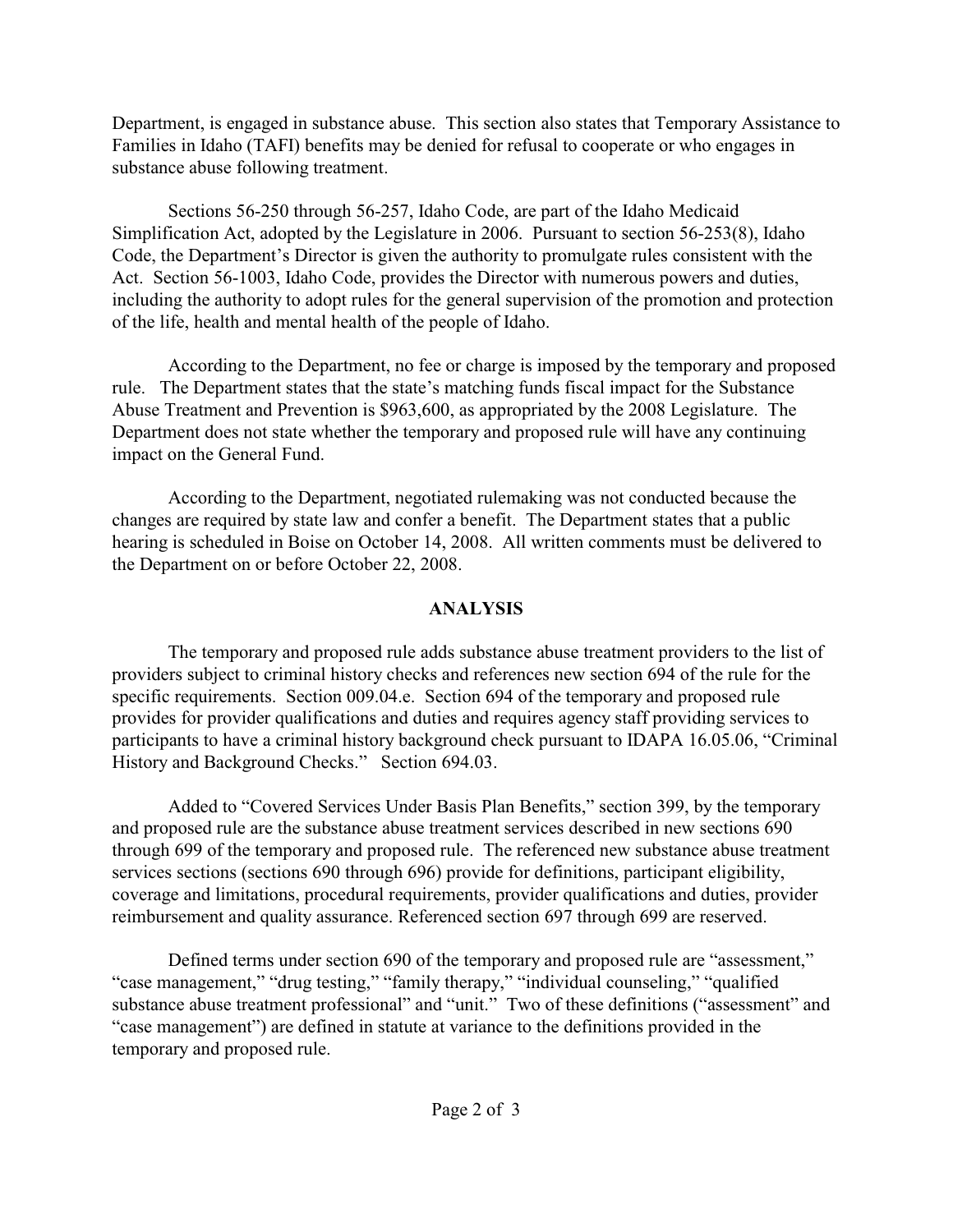The definition of "assessment" in the temporary and proposed rule less a definition than a statement of what is included within the term: "annual assessment, interviewing, and treatment plan building." "Assessment" as subsequently used in the temporary and proposed rule deal with a 32 unit annual limitation on assessment services (section 692.01.a), a specific biopychosocial assessment (section 693.01), the purposes of the treatment plan assessment (section 693.02), and a requirement that the assessment must be conducted by a qualified substance abuse treatment professional who is certified to administer the standardized assessment tool being used (section 694.04). A technical definition of "assessment" can be found in statute: "[T]he conclusion reached using uniform criteria which identifies resident strengths, weak nesses, risks and needs, to include functional, medical and behavioral needs." Section 35-3302(6), Idaho Code, dealing with Idaho residential care or assisted living, and section 35-3502(5), Idaho Code, dealing with Idaho certified homes. Since the temporary and proposed rule's definition of "assessment" is not a true definition, that definition does not plug in to its use within that rule.

Section 39-5602(1), Idaho Code, dealing with personal care services, defines "case management" as "a service which coordinates multiple services for individual participants through a process of assessment, planning, arranging for and monitoring services." The definition provided for in the temporary and proposed rule (section 690.02) describes the more specific services to be undertaken in the case management process. Section 692.01.b provides limitations on case management services. What is actually being defined in the temporary and proposed rule are the specific "case management services" being offered to participants. Perhaps "case management services" should be the defined term.

### **SUMMARY**

The Department's temporary and proposed rule appears to be authorized under sections 56-202(b), 56-203(g), and 56-257, Idaho Code.

cc: Pat Guidry, Department of Health and Welfare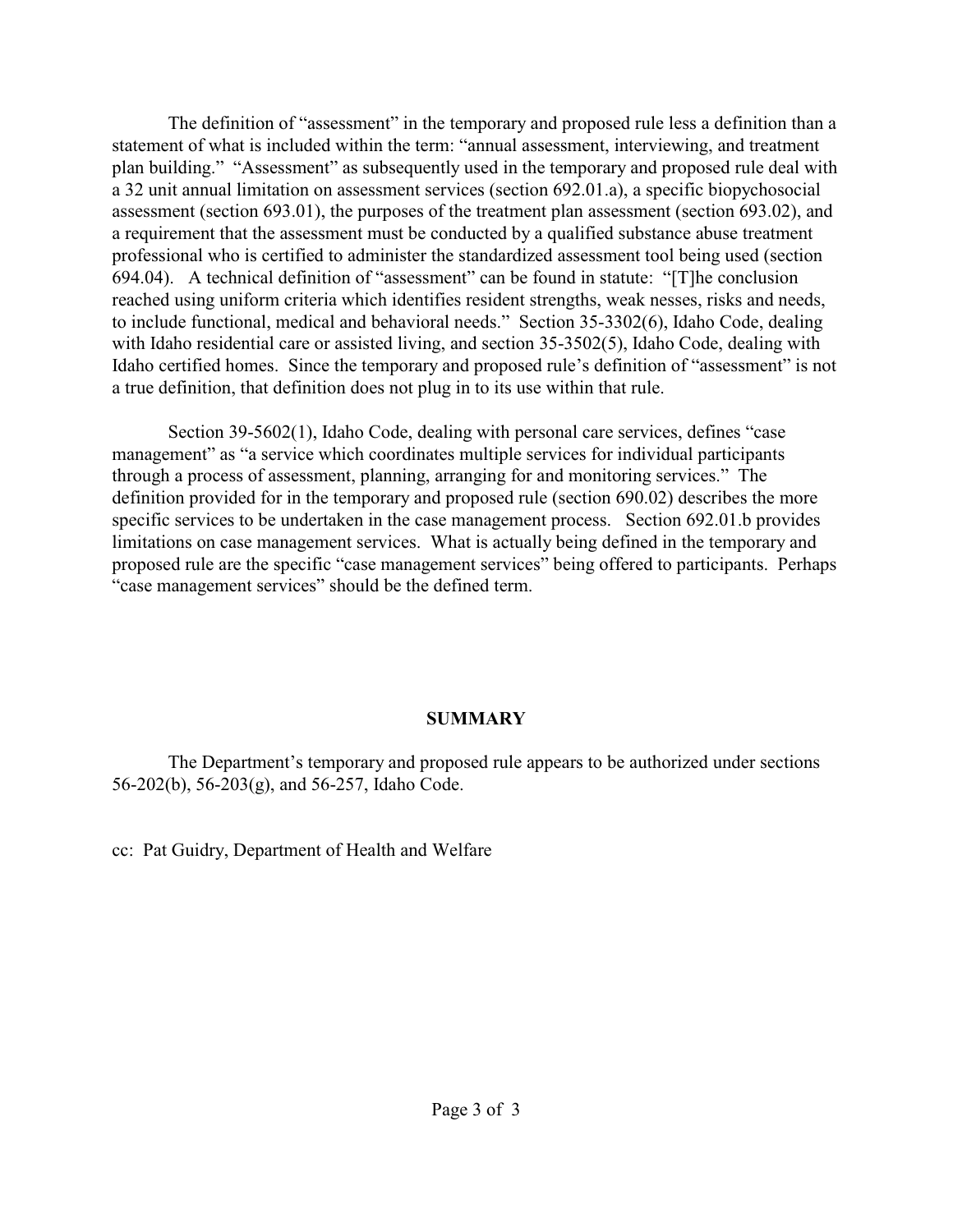### **IDAPA 16 - DEPARTMENT OF HEALTH AND WELFARE**

### **16.03.09 - MEDICAID BASIC PLAN BENEFITS**

### **DOCKET NO. 16-0309-0801**

### **NOTICE OF RULEMAKING - TEMPORARY AND PROPOSED RULE**

**EFFECTIVE DATE:** The effective date of this temporary rule is July 1, 2008*.*

**AUTHORITY:** In compliance with Sections 67-5221(1) and 67-5226, Idaho Code, notice is hereby given that this agency has adopted a temporary rule, and proposed rulemaking procedures have been initiated. The action is authorized pursuant to Sections 56-202(b), 56-203, 56-209l, 56-250 through 257, and 56-1003, Idaho Code.

**PUBLIC HEARING SCHEDULE:** A public hearing concerning this rulemaking will be held as follows:

### **TUESDAY - OCTOBER 14, 2008 - 3:30 pm**

### **DEPARTMENT OF HEALTH & WELFARE Medicaid Office - Conference Room D-West 3232 Elder Street, Boise, ID**

The hearing site(s) will be accessible to persons with disabilities. Requests for accommodation must be made not later than five  $(5)$  days prior to the hearing, to the agency address below.

**DESCRIPTIVE SUMMARY:** The following is the required finding and concise statement of its supporting reasons for adopting a temporary rule:

The Office of Drug Policy has determined substance abuse is a major problem in Idaho, and the 2008 Legislature appropriated funds to provide services through the medical assistance program for treatment of substance abuse. These rules provide the criteria for eligibility, types of treatment services to be covered, and any limitations for substance abuse services that will be provided to an eligible Medicaid participant with a substance abuse problem under the Medicaid Basic Plan.

**TEMPORARY RULE JUSTIFICATION:** Pursuant to Section(s) 67-5226(1)(b) and (c), Idaho Code, the Governor has found that temporary adoption of the rule is appropriate because of changes to state law and it confers a benefit to individuals who have a substance abuse problem.

**FEE SUMMARY:** Pursuant to Section 67-5226(2), the Governor has found that the fee or charge being imposed or increased is justified and necessary to avoid immediate danger and the fee is described herein: N/A

**FISCAL IMPACT:** The following is a specific description, if applicable, of any fiscal impact on the state general fund greater than ten thousand dollars (\$10,000) during the fiscal year.

The state's matching funds fiscal impact for Substance Abuse Treatment and Prevention is \$963,600, as appropriated by the 2008 Legislation.

**NEGOTIATED RULEMAKING:** Pursuant to 67-5220(1), Idaho Code, negotiated rulemaking was not conducted because these changes were required by state law and confer a benefit.

**ASSISTANCE ON TECHNICAL QUESTIONS, SUBMISSION OF WRITTEN COMMENTS:** For assistance on technical questions concerning the temporary rule, contact Pat Guidry at (208) 364-1813.

Anyone may submit written comments regarding the proposed rulemaking. All written comments must be directed to the undersigned and must be delivered on or before October 22, 2008.

DATED this 20th day of August, 2008.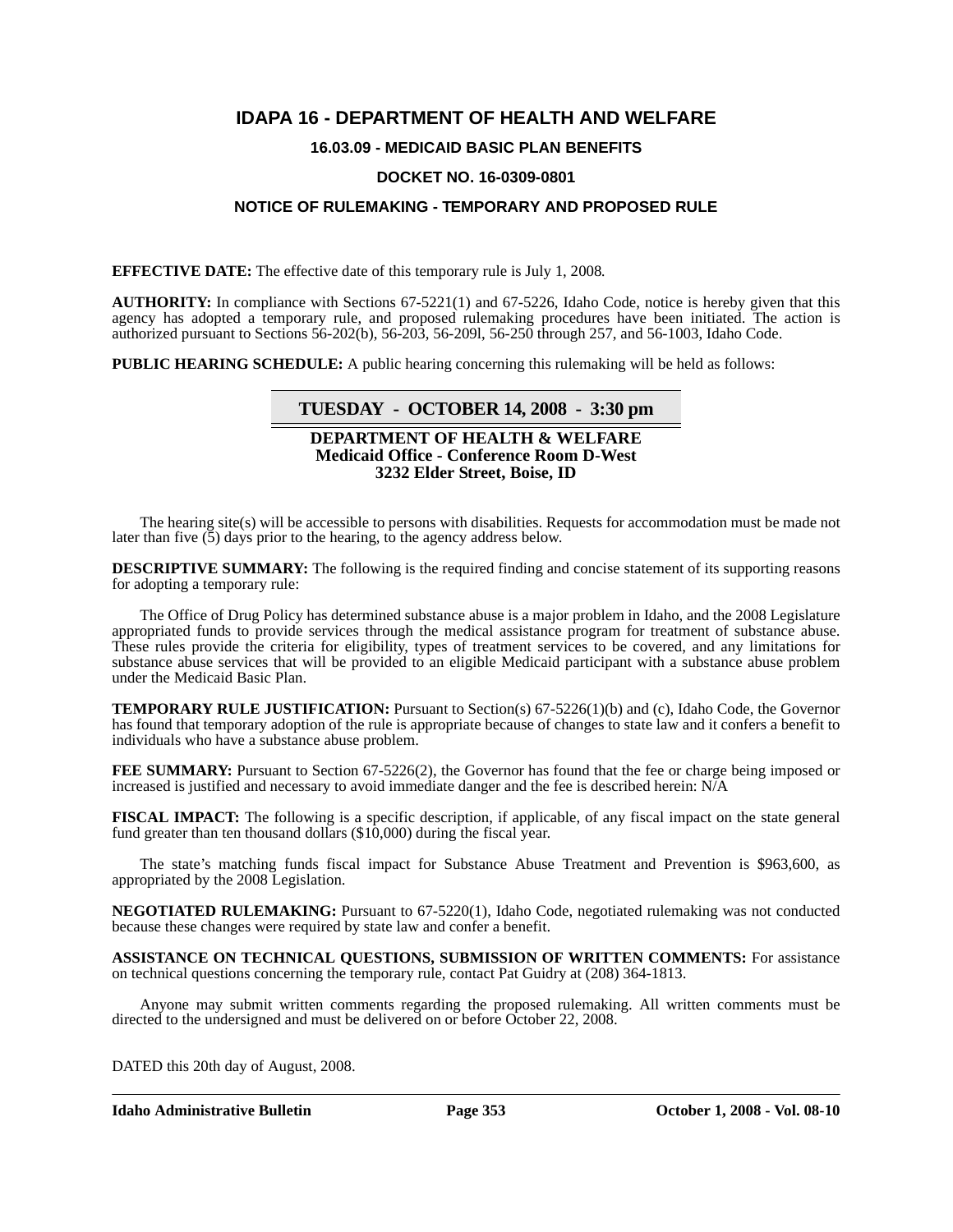Tamara Prisock DHW - Administrative Procedures Section 450 W. State - 10th Floor P.O. Box 83720 Boise, ID 83720-0036 (208) 334-5564 phone (208) 334-6558 fax <dhwrules@dhw.idaho.gov>

### **THE FOLLOWING IS THE TEXT OF DOCKET NO. 16-0309-0801**

### **009.** *MANDATORY* **CRIMINAL HISTORY AND BACKGROUND CHECK REQUIREMENTS.**

**01.** Compliance With Department Criminal History Check. Criminal history checks are required for certain types of providers under these rules. Providers who are required to have a criminal history check must comply with IDAPA 16.05.06, "Criminal History and Background Checks." (3-30-07) comply with IDAPA 16.05.06, "Criminal History and Background Checks."

### **02. Availability to Work or Provide Service**. (3-30-07)

**a.** The employer, at its discretion, may allow an individual to provide care or services on a provisional basis once the application for a criminal history and background check is completed and notarized, and the employer has reviewed the application for any disqualifying crimes or relevant records. The employer determines whether the individual could pose a health and safety risk to the vulnerable participants it serves. The individual is not allowed to provide care or services when the employer determines the individual has disclosed a disqualifying crime or relevant records. (3-30-07) records. (3-30-07)

**b.** Those individuals licensed or certified by the Department are not available to provide services or receive licensure or certification until the criminal history and background check is completed and a clearance issued<br>(3-30-07) (3-30-07) by the Department.

**03. Additional Criminal Convictions**. Once an individual has received a criminal history clearance, any additional criminal convictions must be reported by the agency to the Department when the agency learns of the conviction. (3-30-07)

**04. Providers Subject to Criminal History Check Requirements**. The following providers must receive a criminal history clearance: (3-30-07)

**a.** Mental Health Clinics. The criminal history check requirements applicable to mental health clinic staff are found in Subsection 714.05 of these rules. (3-30-07)

**b.** Commercial Non-Emergency Transportation Providers. The criminal history check requirements applicable to commercial non-emergency transportation providers are found in Section 874 of these rules. (3-30-07)

**c.** Substance Abuse Treatment Providers. The criminal history check requirements applicable to a abuse treatment providers are found in Section 694 of these rules. (7-1-08)  $substance$  abuse treatment providers are found in Section 694 of these rules.

### *(BREAK IN CONTINUITY OF SECTIONS)*

### **399. COVERED SERVICES UNDER BASIC PLAN BENEFITS.**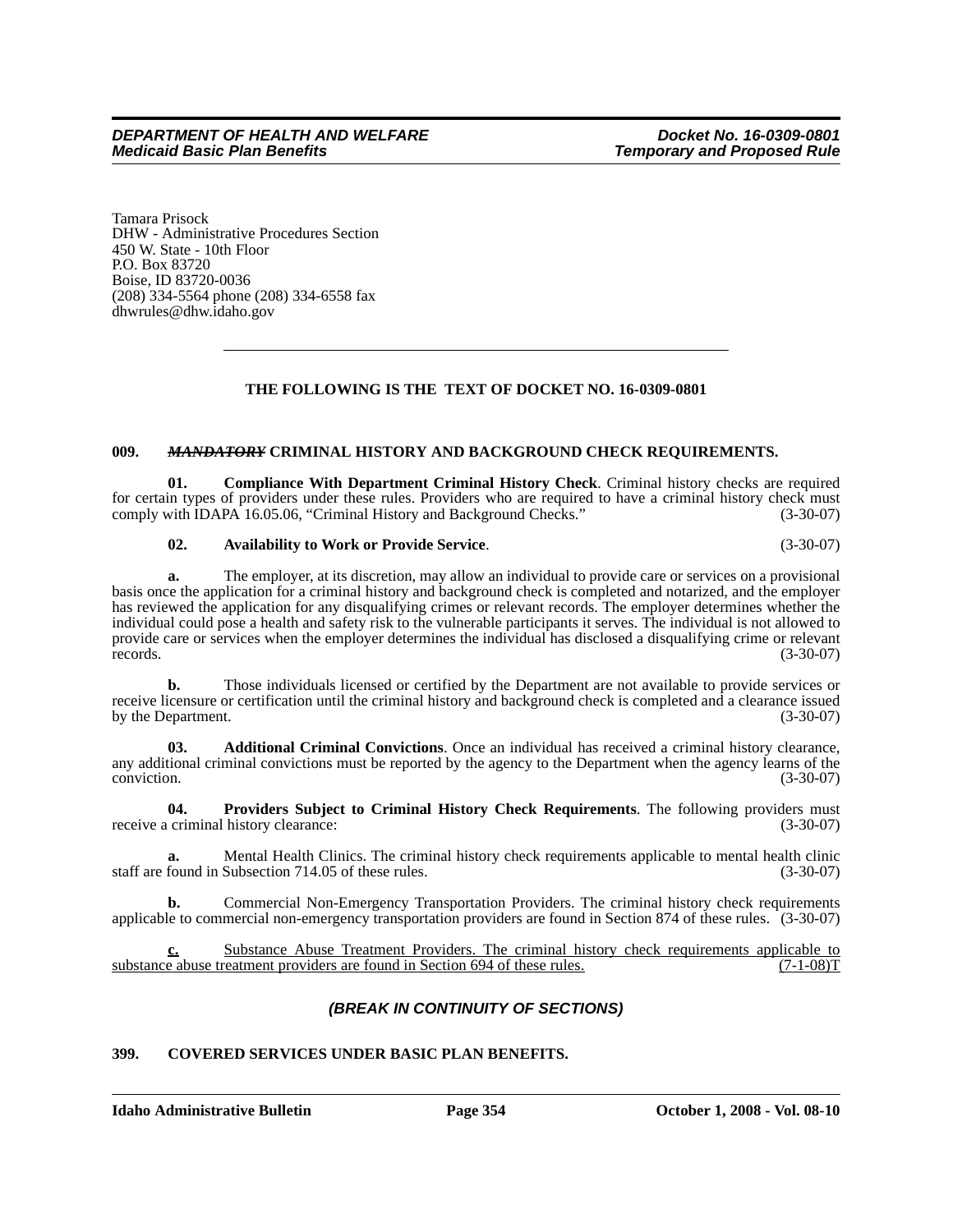Individuals who are eligible for Medicaid Basic Plan Benefits are eligible for the following benefits, subject to the coverage limitations contained in these rules. Those individuals eligible for services under IDAPA 16.03.10, "Medicaid Enhanced Plan Benefits," are also eligible for the services covered under this chapter of rules, unless specifically exempted.

**01. Hospital Services**. The range of hospital services covered is described in Sections 400 through these rules.  $\frac{(3-30-07)(7-1-08)T}{\cdots}$ 4479 of these rules.

|                                                                                                                                                                          | a.  | Inpatient Hospital Services are described in Sections 400 through 406.                                                                               | $(3-30-07)$                                |
|--------------------------------------------------------------------------------------------------------------------------------------------------------------------------|-----|------------------------------------------------------------------------------------------------------------------------------------------------------|--------------------------------------------|
|                                                                                                                                                                          | b.  | Outpatient Hospital Services are described in Sections 410 through 416.                                                                              | $(3-30-07)$                                |
|                                                                                                                                                                          | c.  | Reconstructive Surgery services are described in Sections 420 through 426.                                                                           | $(3-30-07)$                                |
|                                                                                                                                                                          | d.  | Surgical procedures for weight loss are described in Sections 430 through 436.                                                                       | $(3-30-07)$                                |
|                                                                                                                                                                          | e.  | Investigational procedures or treatments are described in Sections 440 through 446.                                                                  | $(3-30-07)$                                |
|                                                                                                                                                                          | 02. | Ambulatory Surgical Centers. Ambulatory Surgical Center services are described in Sections 450<br>through 45699 of these rules.                      | $(3.30.07)(7-1-08)$ T                      |
|                                                                                                                                                                          | 03. | Physician Services and Abortion Procedures. Physician services and abortion procedures are<br>described in Sections 500 through 5169 of these rules. | $\left(3\right.30\right.07\left)(7-1-08)T$ |
|                                                                                                                                                                          | a.  | Physician services are described in Sections 500 through 506.                                                                                        | $(3-30-07)$                                |
|                                                                                                                                                                          | b.  | Abortion procedures are described in Sections 510 through 516.                                                                                       | $(3-30-07)$                                |
| 04.<br>Other Practitioner Services. Other practitioner services are described in Sections 520 through<br>5569 of these rules.<br>$\left(3 - 30 - 07\right)(7 - 1 - 08)T$ |     |                                                                                                                                                      |                                            |
|                                                                                                                                                                          | a.  | Midlevel practitioner services are described in Sections 520 through 526.                                                                            | $(3-30-07)$                                |
|                                                                                                                                                                          | b.  | Chiropractic services are described in Sections 530 through 536.                                                                                     | $(3-30-07)$                                |
|                                                                                                                                                                          | c.  | Podiatrist services are described in Sections 540 through 546.                                                                                       | $(3-30-07)$                                |
|                                                                                                                                                                          | d.  | Optometrist services are described in Sections 550 through 556.                                                                                      | $(3-30-07)$                                |
| Primary Care Case Management. Primary Care Case Management services are described in<br>05.<br>Sections 560 through $5669$ of these rules.<br>$(3.30.07)(7-1-08)T$       |     |                                                                                                                                                      |                                            |
| 06.<br>Prevention Services. The range of prevention services covered is described in Sections 570<br>through 6469 of these rules.<br>$(3.30.07)(7-1-08)$ T               |     |                                                                                                                                                      |                                            |
|                                                                                                                                                                          | a.  | Health Risk Assessment services are described in Sections 570 through 576.                                                                           | $(3-30-07)$                                |
|                                                                                                                                                                          | b.  | Child wellness services are described in Sections 580 through 586.                                                                                   | $(3-30-07)$                                |
|                                                                                                                                                                          | c.  | Adult physical services are described in Sections 590 through 596.                                                                                   | $(3-30-07)$                                |
|                                                                                                                                                                          | d.  | Screening mammography services are described in Sections 600 through 606.                                                                            | $(3-30-07)$                                |
|                                                                                                                                                                          | e.  | Diagnostic Screening Clinic services are described in Sections 610 through 616.                                                                      | $(3-30-07)$                                |
| through 626.                                                                                                                                                             | f.  | Personal Preventive Health Account services Assistance benefits are described in Sections 620                                                        | $(3-30-07)(7-1-08)$ T                      |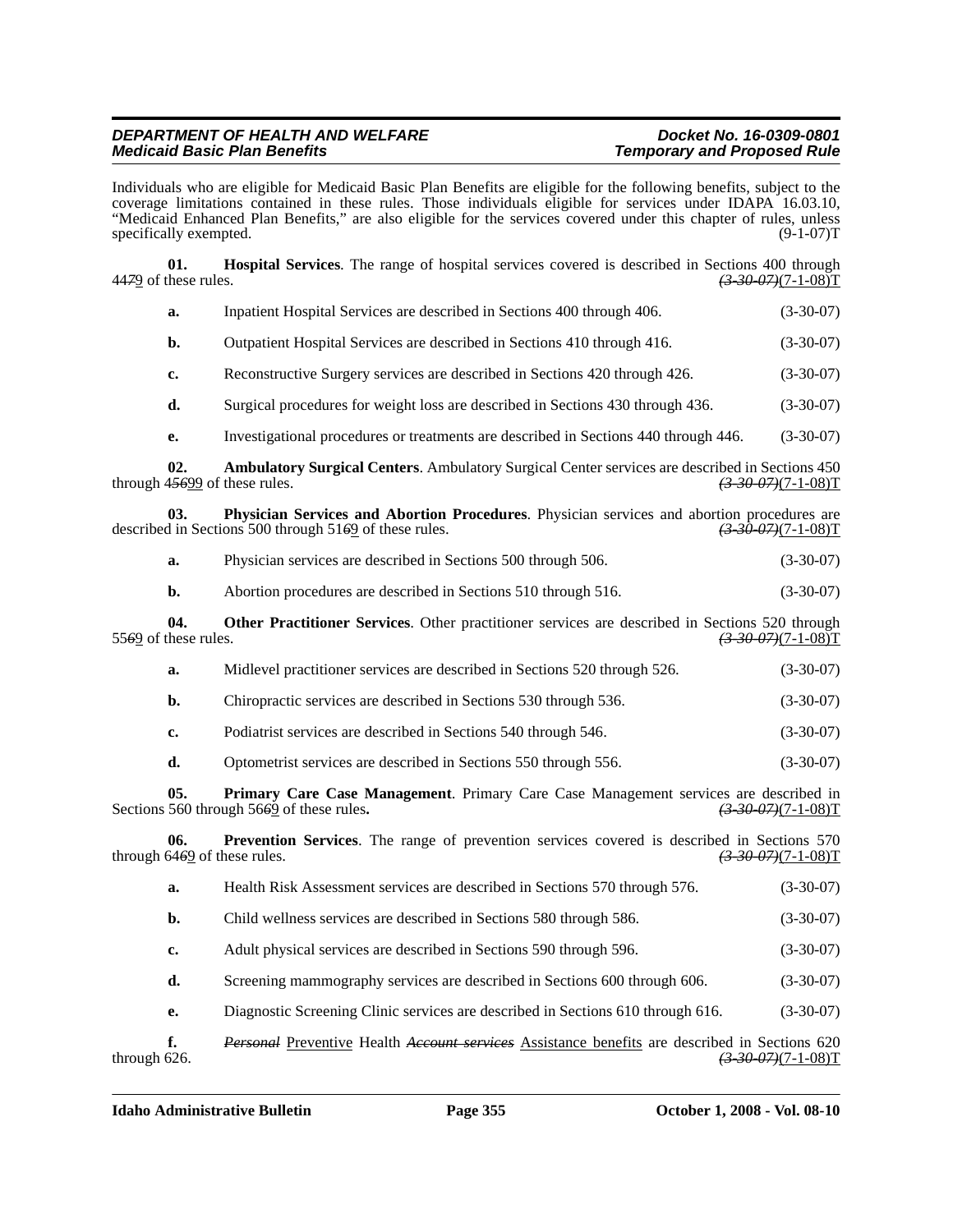**g.** Nutritional services are described in Sections 630 through 636. (3-30-07)

**h.** Diabetes Education and Training services are described in Sections 640 through 646. (3-30-07)

**07.** Laboratory and Radiology Services. Laboratory and radiology services are described in Sections ugh 6569 of these rules.  $\sqrt{3-30-07+(1-08)T}$ 650 through 65<del>6</del>9 of these rules.

**08.** Prescription Drugs. Prescription drug services are described in Sections 660 through 66679 of these rules.  $(3-30-0.07)(7-1-0.08)$  $\left(3 - 30 - 07\right)$ (7-1-08)T

**09. Family Planning**. Family planning services are described in Sections 680 through 68*6*9 of these rules. *(3-30-07)*(7-1-08)T

**10. Substance Abuse Treatment Services**. Services for substance abuse treatment are described in Sections 690 through 699 of these rules. (7-1-08)T

**1***0***<sub>1</sub>.** Mental Health Services. The range of covered Mental Health services are described in Sections (3–30–07)(7–1–08) $T$ 700 through 7169 of these rules.

**a.** Inpatient Psychiatric Hospital services are described in Sections 700 through 706. (3-30-07)

**b.** Mental Health Clinic services are described in Sections 707 through 718. (3-30-07)

**1***1***2. Home Health Services**. Home health services are described in Sections 720 through 72*6*9 of these rules. *(3-30-07)*(7-1-08)T

**123.** Therapy Services. Occupational therapy, physical therapy, and speech-language pathology are described in Sections 730 through 7369 of these rules.  $(42.08)(7-1-08)T$ services are described in Sections 730 through 7369 of these rules.

**1***3***4. Audiology Services**. Audiology services are described in Sections 740 through 74*6*9 of these rules. *(4-2-08)*(7-1-08)T

**145.** Durable Medical Equipment and Supplies. The range of covered durable medical equipment and is described in Sections 750 through 7769 of these rules.  $\overline{(3\cdot30\cdot07)(7\cdot1\cdot08)T}$ supplies is described in Sections 750 through 7769 of these rules.

**a.** Durable Medical Equipment and supplies are described in Sections 750 through 756. (3-30-07)

**b.** Oxygen and related equipment and supplies are described in Sections 760 through 766. (3-30-07)

**c.** Prosthetic and orthotic services are described in Sections 770 through 776. (3-30-07)

**1***5***6. Vision Services**. Vision services are described in Sections 780 through 78*6*9 of these rules. *(3-30-07)*(7-1-08)T

**167. Dental Services**. The dental services covered under the Basic Plan are covered under a selective as described in Section 800 of these rules. (9-1-07) contract as described in Section 800 of these rules.

**1***7***8. Essential Providers**. The range of covered essential services is described in Sections 820 through 85*6*9 of these rules. *(3-30-07)*(7-1-08)T

| а. | Rural health clinic services are described in Sections 820 through 826. | $(3-30-07)$ |
|----|-------------------------------------------------------------------------|-------------|
|    |                                                                         |             |

- **b.** Federally Qualified Health Center services are described in Sections 830 through 836. (3-30-07)
- **c.** Indian Health Services Clinic services are described in Sections 840 through 846. (3-30-07)
- **d.** School-Based services are described in Sections 850 through 856. (3-30-07)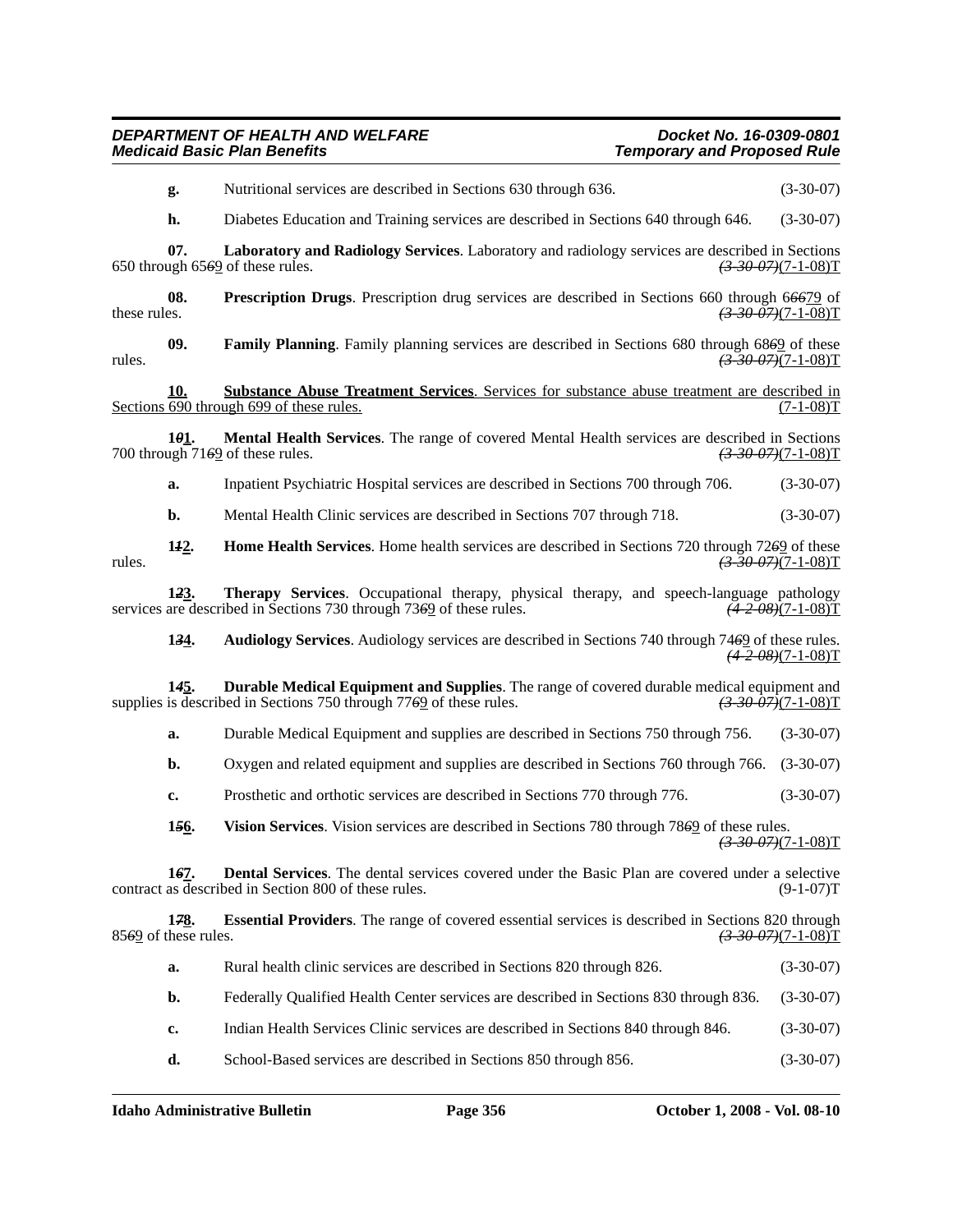**1***8***9. Transportation**. The range of covered transportation services is described in Sections 860 through 87*6*9 of these rules. *(3-30-07)*(7-1-08)T

**a.** Emergency transportation services are described in Sections 860 through 866. (3-30-07)

**b.** Non-emergency transportation services are described in Sections 870 through 876. (3-30-07)

*19***20. EPSDT Services**. EPSDT services are described in Sections 880 through 88*6*9 of these rules. *(3-30-07)*(7-1-08)T

**201.** Specific Pregnancy-Related Services. Specific pregnancy-related services are described in 890 through 8969 of these rules.  $\left(3-30-07\right)(7-1-08)T$ Sections 890 through 8969 of these rules.

### *(BREAK IN CONTINUITY OF SECTIONS)*

#### **SUB AREA: SUBSTANCE ABUSE TREATMENT SERVICES (Sections 690 Through 699)**

#### **690. SUBSTANCE ABUSE TREATMENT SERVICES - DEFINITIONS.** The following definitions apply to Sections 690 through 696 of these rules. (7-1-08)T

**01. Assessment**. Assessment includes annual assessment, interviewing, and treatment plan building.  $(7-1-08)T$ 

**02. Case Management**. Case management consists of the following: (7-1-08)T

**a.** Finding, arranging, and assisting the participant to gain access to and maintain appropriate services, and community resources. supports, and community resources.

**b.** Monitoring participant's progress to verify that services are received and are satisfactory to the participant, ascertaining that services meet the participant's needs, documenting progress and any revisions in services needed, and making alternative arrangements if services become unavailable to the participant. (7-1-0 services needed, and making alternative arrangements if services become unavailable to the participant.

**c.** Planning services with the participant that include both community reintegration planning and exit planning. (7-1-08)  $\frac{1}{2}$  planning.  $\frac{1}{2}$  and  $\frac{1}{2}$  and  $\frac{1}{2}$  and  $\frac{1}{2}$  and  $\frac{1}{2}$  and  $\frac{1}{2}$  and  $\frac{1}{2}$  and  $\frac{1}{2}$  and  $\frac{1}{2}$  and  $\frac{1}{2}$  and  $\frac{1}{2}$  and  $\frac{1}{2}$  and  $\frac{1}{2}$  and  $\frac{1}{2}$  and  $\frac{1$ 

**03. Drug Testing**. A urinalysis test used to detect the presence of alcohol or drugs. (7-1-08)T

**04. Family Therapy**. Service provided jointly to a participant and the participant's family. The desired outcome is the elimination or reduction of alcohol and drug use and arresting, reversing, or retarding of problems associated with alcohol or drug abuse, or both. Family therapy sessions are for the exclusive benefit of the participant.  $(7-1-08)T$ 

**05. Group Counseling**. Service provided to participants in a peer group setting. The desired outcome is the elimination or reduction of alcohol and drug use and arresting, reversing, or retarding of problems associated<br>with alcohol or drug abuse, or both. (7-1-08) with alcohol or drug abuse, or both.

**06. Individual Counseling**. Service provided to a participant in a one-on-one setting with one (1) participant and one (1) counselor. The desired outcome is the elimination or reduction of alcohol and drug use and arresting, reversing, or retarding of problems associated with alcohol or drug abuse, or both. (7-1-08) arresting, reversing, or retarding of problems associated with alcohol or drug abuse, or both.

**07. Qualified Substance Abuse Treatment Professional**. A person who has one thousand forty (1,040) hours of supervised experience providing substance abuse treatment and meets one (1) of the criteria listed in Subsection 690.07.a. through  $\overline{690.07}$ ,  $\overline{90.07}$ ,  $\overline{90.07}$ ,  $\overline{10.08}$  T

**Idaho Administrative Bulletin Page 357 October 1, 2008 - Vol. 08-10**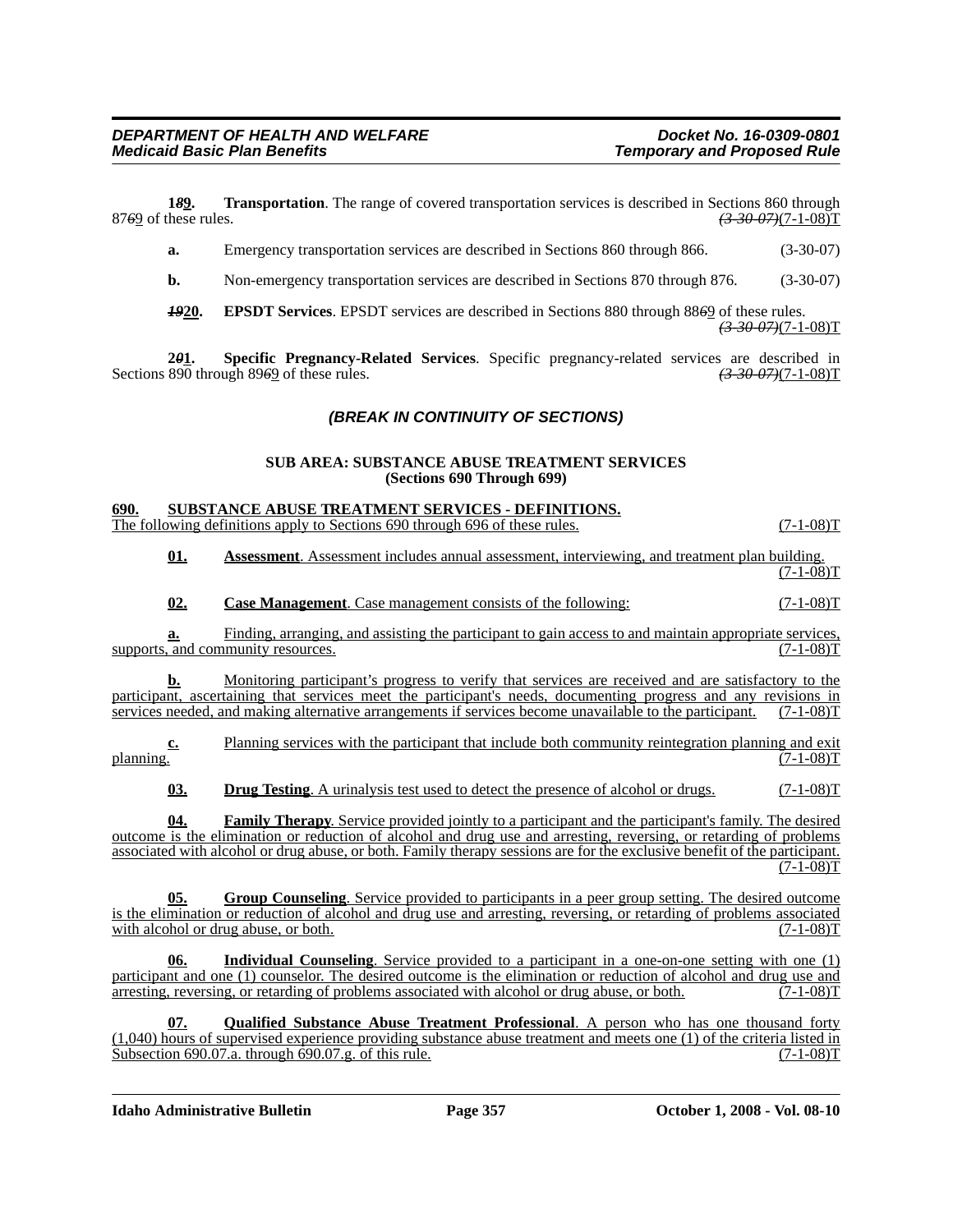|             | <u>a.</u>   | Alcohol and drug counselor certified by the Idaho Board of Alcohol/Drug<br>Certification, Inc. (CADC or Advanced CADC); | Counselor's<br>$(7-1-08)T$ |
|-------------|-------------|-------------------------------------------------------------------------------------------------------------------------|----------------------------|
| specialist: | <u>b.</u>   | Licensed professional counselor or licensed clinical professional counselor;                                            | $(7-1-08)T$                |
|             | $c_{\cdot}$ | Licensed physician:                                                                                                     | $(7-1-08)T$                |
|             | <u>d.</u>   | Licensed psychologist;                                                                                                  | $(7-1-08)T$                |
|             | $e_{\cdot}$ | Mid-level practitioner including licensed physician assistant, nurse practitioner or clinical nurse                     | $(7-1-08)T$                |
|             | f.          | Licensed clinical social worker or licensed master social worker; or                                                    | $(7-1-08)T$                |
|             | <b>g.</b>   | Licensed marriage and family therapist.                                                                                 | $(7-1-08)T$                |
|             | <u>08.</u>  | <b>Unit.</b> An increment of fifteen $(15)$ minutes of time.                                                            | $(7-1-08)T$                |
|             |             |                                                                                                                         |                            |

#### **691. SUBSTANCE ABUSE TREATMENT SERVICES - PARTICIPANT ELIGIBILITY.** Each participant must meet the intake eligibility screening criteria described in IDAPA 16.07.17, "Alcohol and Substance Use Disorders Services." (7-1-08) Substance Use Disorders Services."

### **692. SUBSTANCE ABUSE TREATMENT SERVICES - COVERAGE AND LIMITATIONS.**

**01. Included Services**. The services listed in Subsections 692.01.a. through 692.01.f. of this rule are including any limitation on the service for substance abuse treatment. (7-1-08) covered including any limitation on the service for substance abuse treatment.

**a.** Assessment services are limited to thirty-two (32) units annually. Each assessment is valid for six (6) months and must meet the requirements in IDAPA 16.07.17, "Alcohol and Substance Use Disorders Services."  $(7 - 1 - 08)T$ 

**b.** Case management services are limited to two hundred and twenty (220) units annually and must not exceed sixteen (16) units per week. Case management services for substance abuse treatment are not covered when the participant is enrolled in any service coordination services described in IDAPA 16.03.10, "Medicaid Enhanced Plan Benefits." Case management is only provided on an outpatient basis to participants who are at risk of being institutionalized. (7-1-08) being institutionalized.

| $\mathbf{c}$ . | Drug testing is limited to three (3) tests per week.                             | $(7-1-08)T$ |
|----------------|----------------------------------------------------------------------------------|-------------|
| <u>d.</u>      | <u>Family therapy services are limited to eight (8) units per week.</u>          | $(7-1-08)T$ |
|                | <u>Group counseling services are limited to forty-eight (48) units per week.</u> | $(7-1-08)T$ |

**f.** Individual counseling services are limited to forty-eight (48) units per week. (7-1-08)T

**02. Excluded Services**. Services specifically excluded are described in IDAPA 16.07.17, "Alcohol and Substance Use Disorders Services," residential services, and life skills training services. (7-1-08)T

### **693. SUBSTANCE ABUSE TREATMENT SERVICES - PROCEDURAL REQUIREMENTS.**

**01. Assessment**. Each participant must receive a biopsychosocial assessment of the participant's alcohol or substance abuse treatment needs. This assessment must meet the requirements in IDAPA 16.06.03, "Alcohol/Drug Abuse Prevention and Treatment Programs," and IDAPA 16.07.17, "Alcohol and Substance Use Disorders Services," and utilize a Department approved standardized assessment tool.

**02. Treatment Plan**. The assessment must be used to develop an individualized treatment plan for